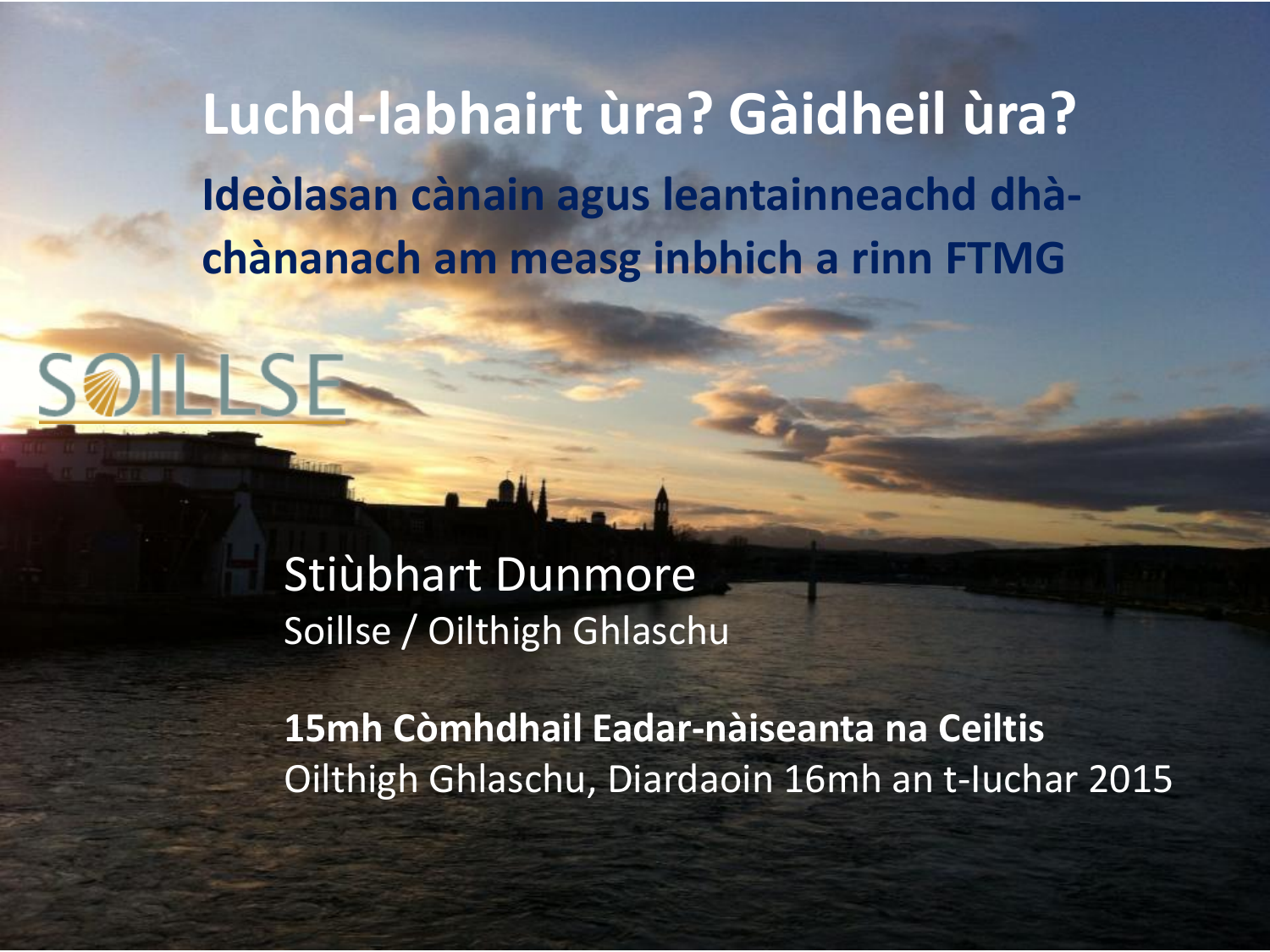### Gàidhlig ann an Albainn & **Foghlam tro mheadhan na Gàidhlig (FTMG)**

- **Cunntas-sluaigh 2011 : 57,602** luchd "labhairt" (thar aois 3)
	- **~1.1% Alba**
	- **Fàs de 0.1%** am measg cloinne:
		- "[Tha] àireamh luchd-labhairt na Gàidhlig ann an Alba air fuireach cha mhòr aig an aon ìre agus a bha i aig àm a' Chunntais-shluaigh ann an 2001. **'S e as motha a tha air cùl sin mar a tha foghlam Gàidhlig air fàs**, agus e air leudachadh gu mòr bho thòisich e ann an 1985. Tha an gluasad a tha sinn a' faicinn a' **sealltainn gun gabh stad a chur, san ath dheich bliadhna, air a' chrìonadh** a tha sinn air fhaicinn thar ùine fhada."

(Bòrd na Gàidhlig 2014)

- Ath-bheothachadh cànain tron t-siostam foghlaim?
	- Frioslann, Hawaii, Cuimrigh, Èirinn, Sealann Nuadh, Dùthaich nam Basgach, Na Stàitean, Cataloinia , Breatainn Bheag *7c*…

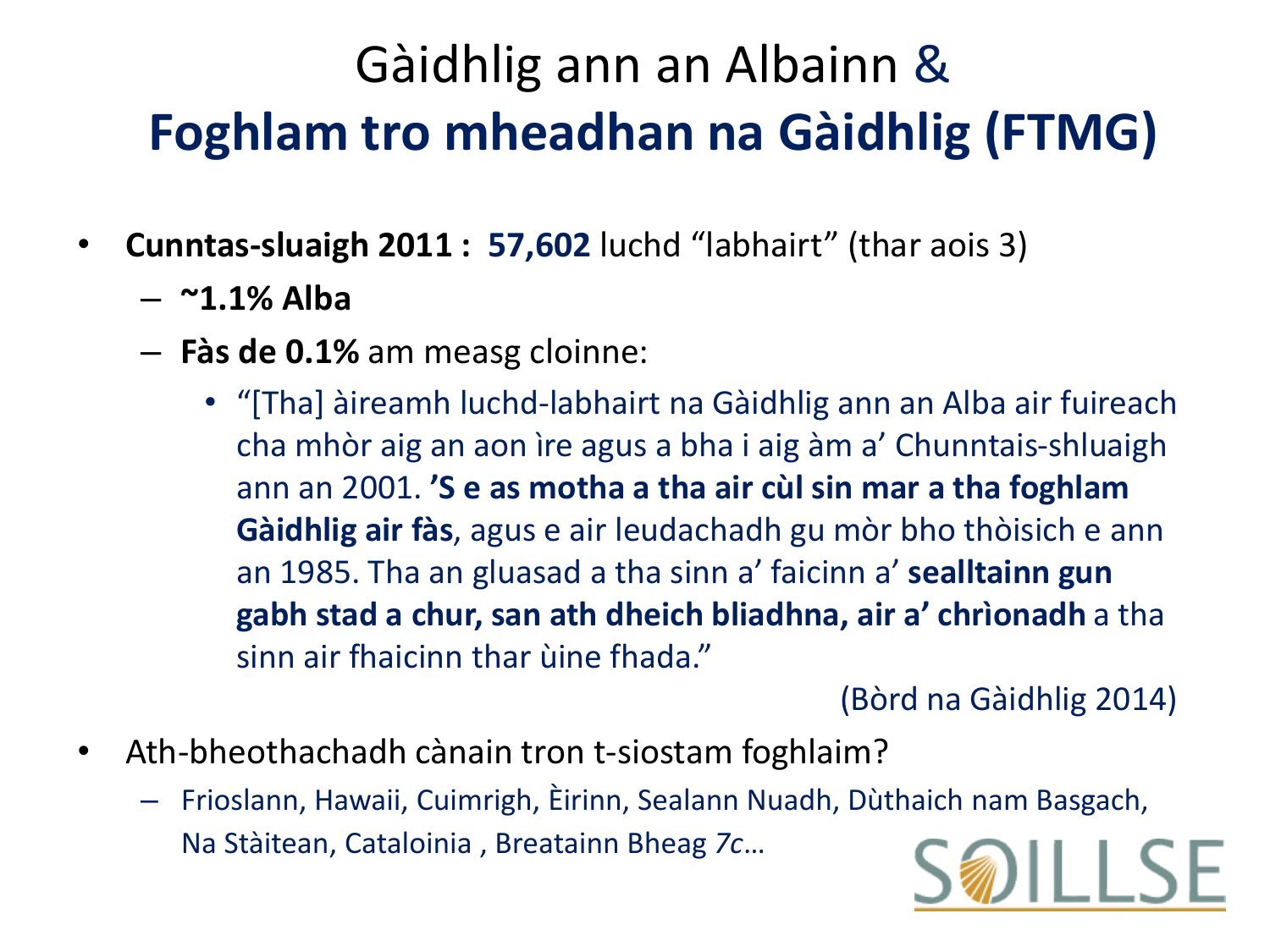### Gàidhlig ann an Albainn & **Foghlam tro mheadhan na Gàidhlig (FTMG)**

- Ceistean rannsachaidh:
	- Dè na **cleachdaidhean** agus **ideòlasan cànain** a th' aig inbhich a thòisich ann am FMG eadar 1985 agus 1995?
	- Dè cho cudromach 's a tha Gàidhlig nam **beatha làitheil** agus dhan an cuid **fhèin aithne**?
	- Dè a' bhuaidh a th' aig na rudan sin air an **cleachdaidhean cànain?**
	- Dùil no dòchas ann airson **tar-chur eadar-ghinealach** na Gàidhlig san àm ri teachd ?

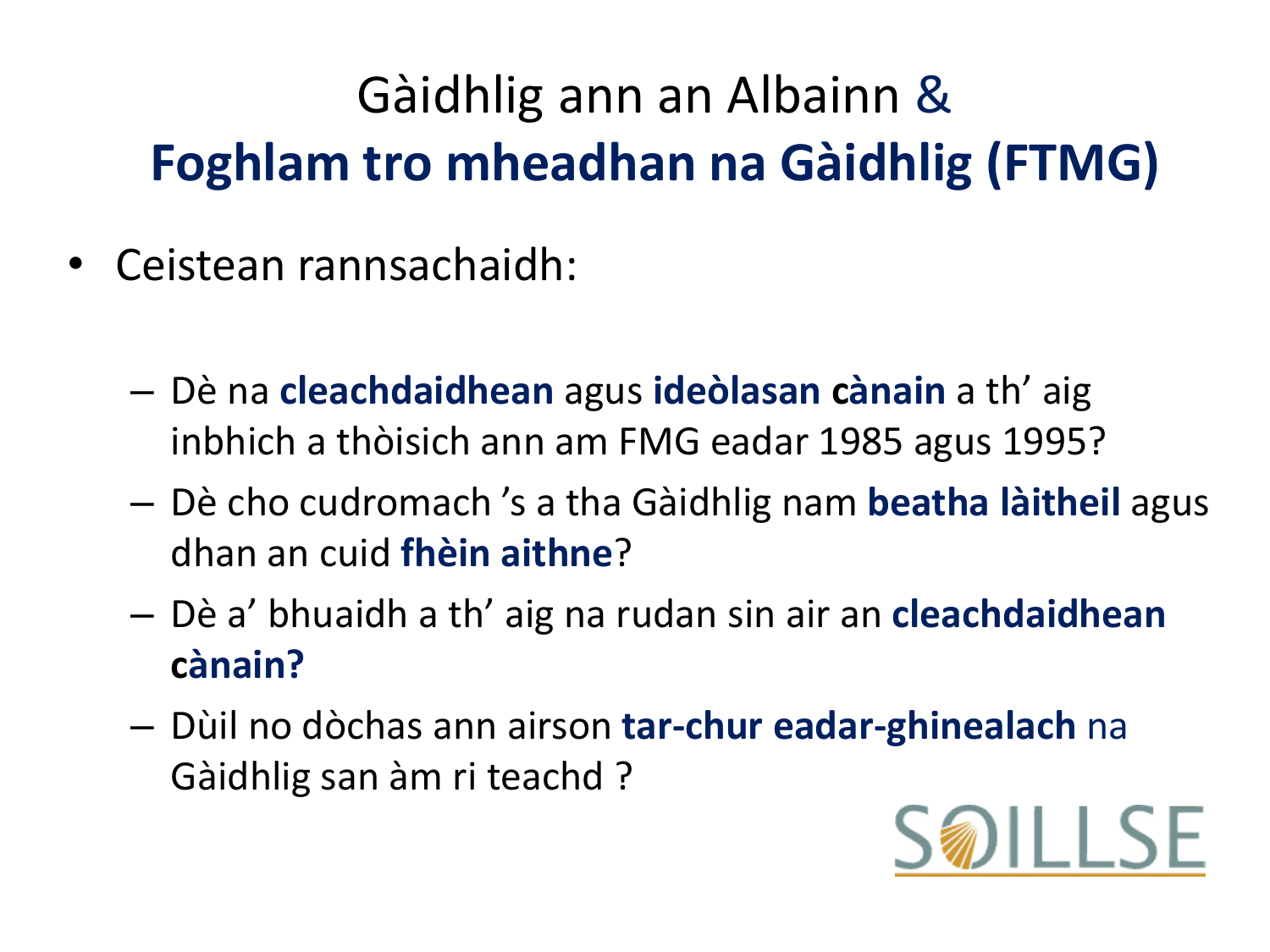# FTMG ann an Albainn

• **1985-1995**: Foghlam tro mheadhan na Gàidhlig (FTMG)

| <b>Bliadhna/Sgìre</b>   | 85/      | 86/            | 87/            | 88/    | 89/   | 90/   | 91/   | 92/   | 93/   | 94/   |
|-------------------------|----------|----------------|----------------|--------|-------|-------|-------|-------|-------|-------|
|                         | 86       | 87             | 88             | 89     | 90    | 91    | 92    | 93    | 94    | 95    |
| Earra-Ghàidheal & Bòd   |          |                | $\overline{4}$ | 8      | 14    | 26    | 36    | 47    | 57    | 54    |
| Eileanan an Iar         |          | $\overline{4}$ | 19             | 20     | 51    | 107   | 189   | 272   | 365   | 457   |
| <b>Comhairle na</b>     | 12       | 31             | 44             | 75     | 127   | 178   | 234   | 328   | 425   | 472   |
| Gàidhealtachd           |          |                |                |        |       |       |       |       |       |       |
| <b>Galltachd / Eile</b> | 12       | 29             | 44             | 66     | 94    | 120   | 155   | 187   | 233   | 275   |
| <b>Iomlan</b>           | 24       | 64             | 112            | 169    | 286   | 431   | 614   | 834   | 1080  | 1258  |
| Aois: 30/6/2015         | $34 - 5$ | $33+$          | $32+$          | $31 +$ | $30+$ | $29+$ | $28+$ | $27+$ | $26+$ | $25+$ |

**Clàr 1**: Sgoilearan bun-sgoile FMG 1985-1995 (**MacFhionghuin 2005**)

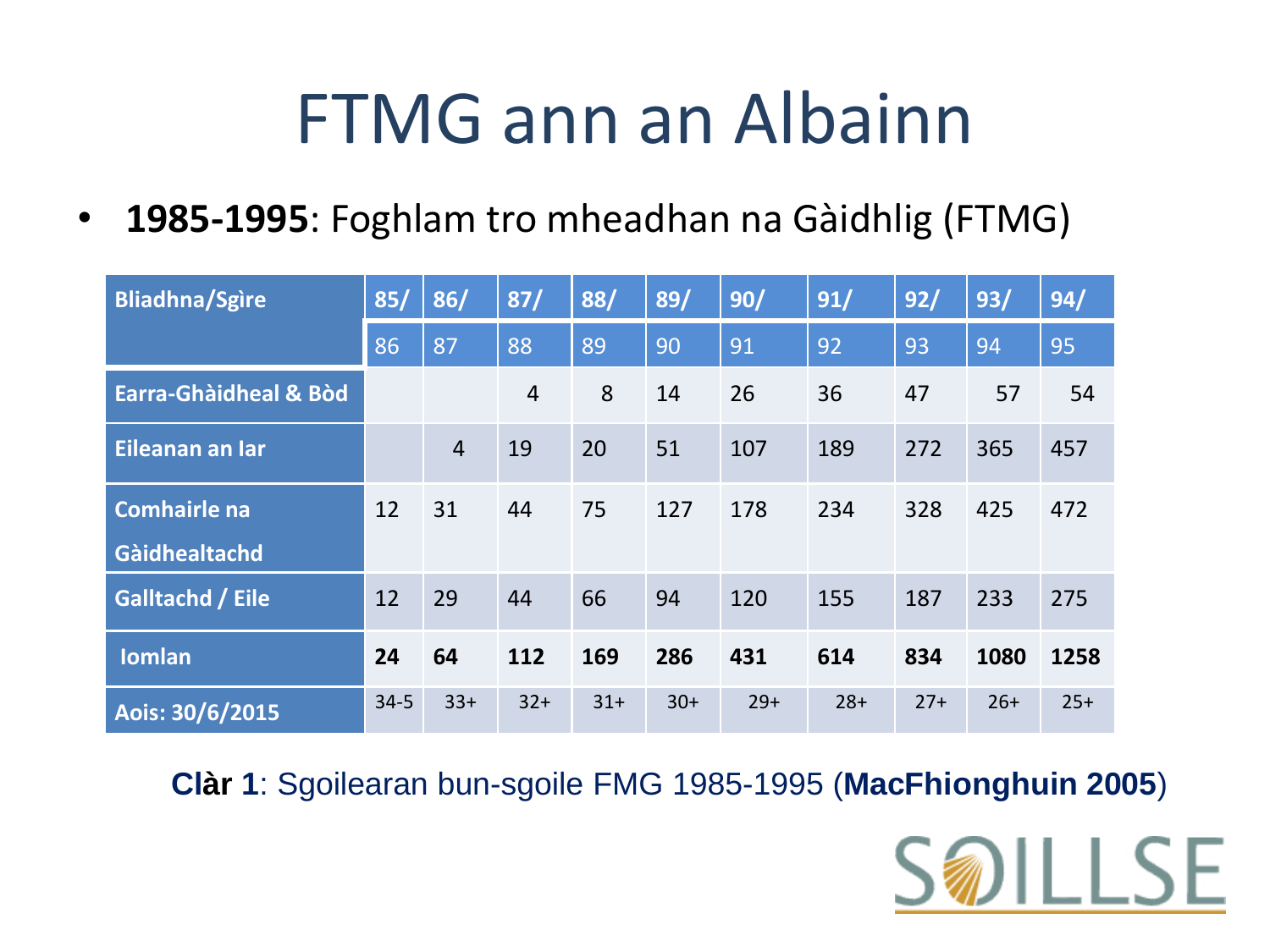# Corpus: 'FMG-*Inbhich*'

- 46 agallamhan còmhla le inbhich a thòisich ann am FMG sna ciad 10 bl. (1985/6–1994/5)
	- 31 boireannaich/15 fireannaich
	- 17 Bailtean na Galltachd/12 Gàidhealtachd/17 Eileanaich
- >20 uairean ann an clàraidhean a rinneadh eadar Dùbhlachd 2011–2012
- Cleachdaidhean thar-sgrìobhaidh:
	- "Ethnography of Communication" (Hymes 1974; *cf.* Ochs 1979) - Cànan/co-theacsa + teacsa/ciall
- Cleachdadh **sòisealta** na Gàidhlig = lag

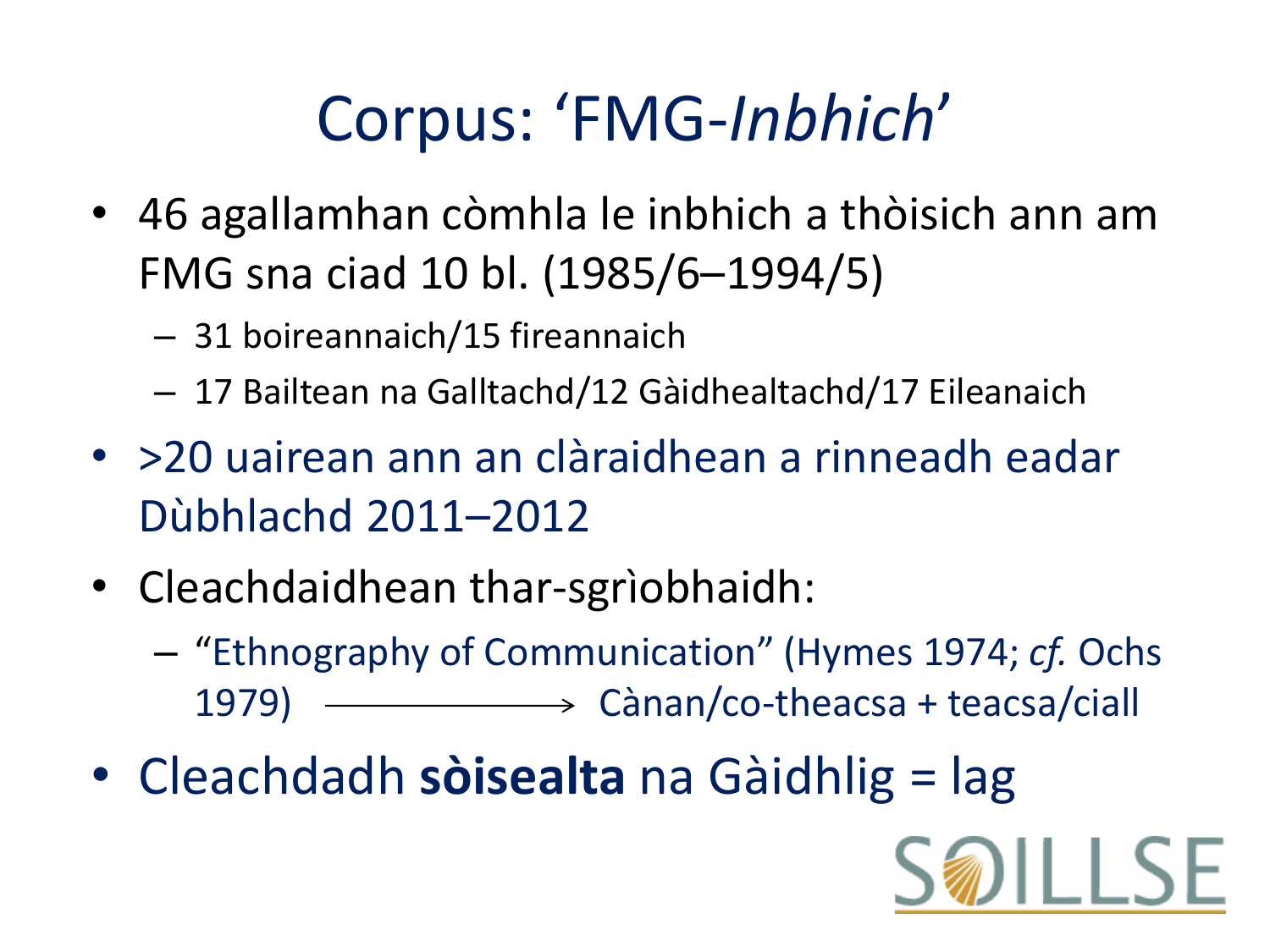# Ideòlasan cànain

- "set of beliefs on language or a particular language shared by members of a community.... These beliefs come to be so well established that their origin is often forgotten by speakers, and are therefore socially reproduced and end up being '**naturalized**', or perceived as **natural** or as **common sense**" (Boudreau agus Dubois 2007: 104)
- "an analytical unpacking of how speakers **understand, view, and use** language" (Cavanaugh 2013: 46)
- "determining the **direction of changes** in languages and speech ways" (Makihara 2010: 44-5)

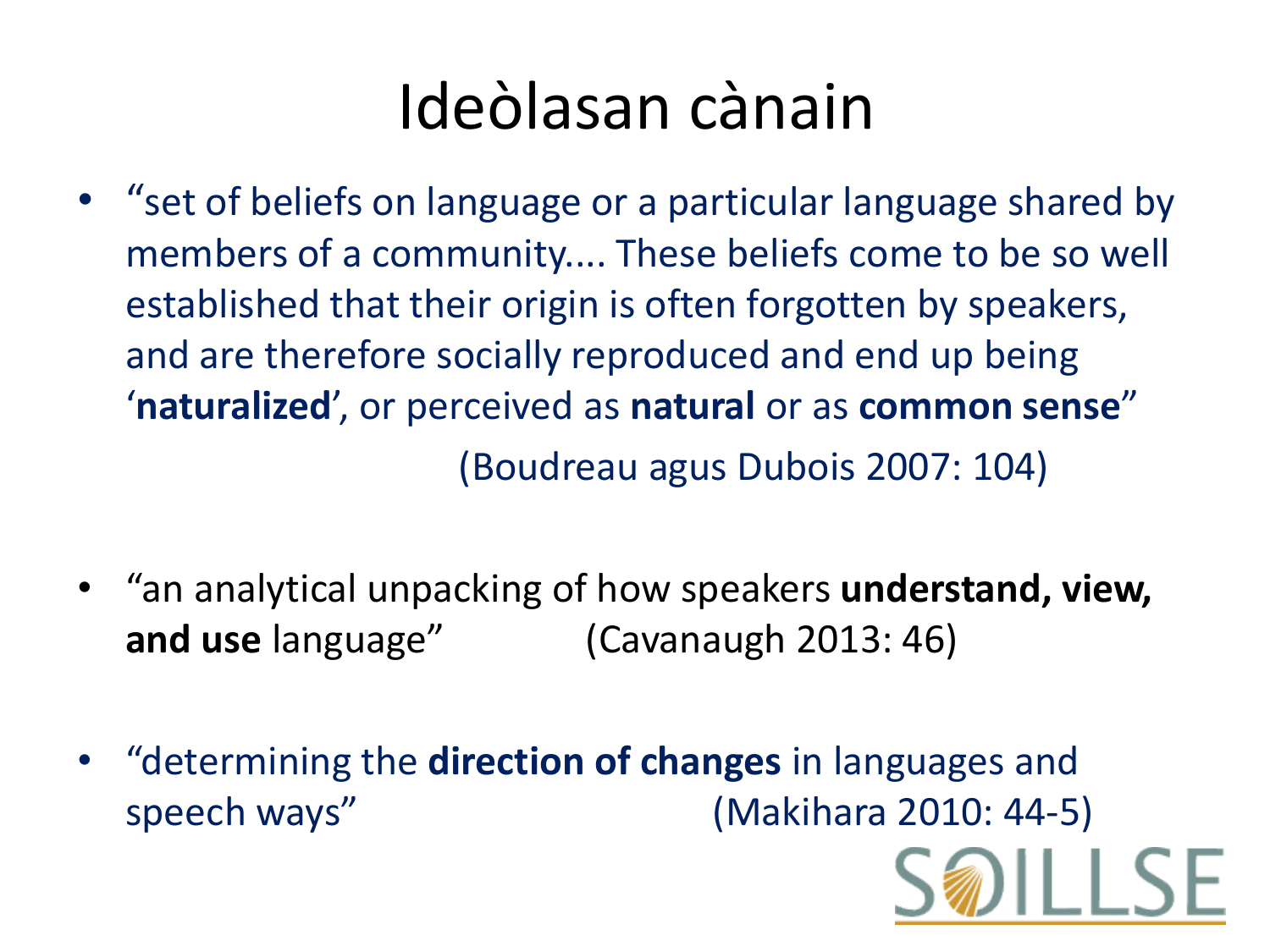#### Ideòlasan cànain I**:** "Sodalachd/Snobbery"

Dorian (1981): *Pride* ann an Cataibh an Ear **"the bitterest accusation that one ESG [East Sutherland Gaelic] speaker can level against another is that he is 'too proud' to speak Gaelic"**  (Dorian 1981: 103)

- ANNA Maybe there's a generation thing […] we're in this sort of world with Gaelic and it's a bit controversial but you know it's very much like "oh she speaks terribly" or "listen to her"=
- SUSAIDH = Oh there's a huge snobbery in it [...] I think you just hit the nail on the head when you were saying that it's wrong and what you said earlier about there being a snobbery and it being=

 $SD$  =Yeah

SUSAIDH judgemental- it's like that is very true in Gaelic which is something that actually really, really frustrates me about Gaelic

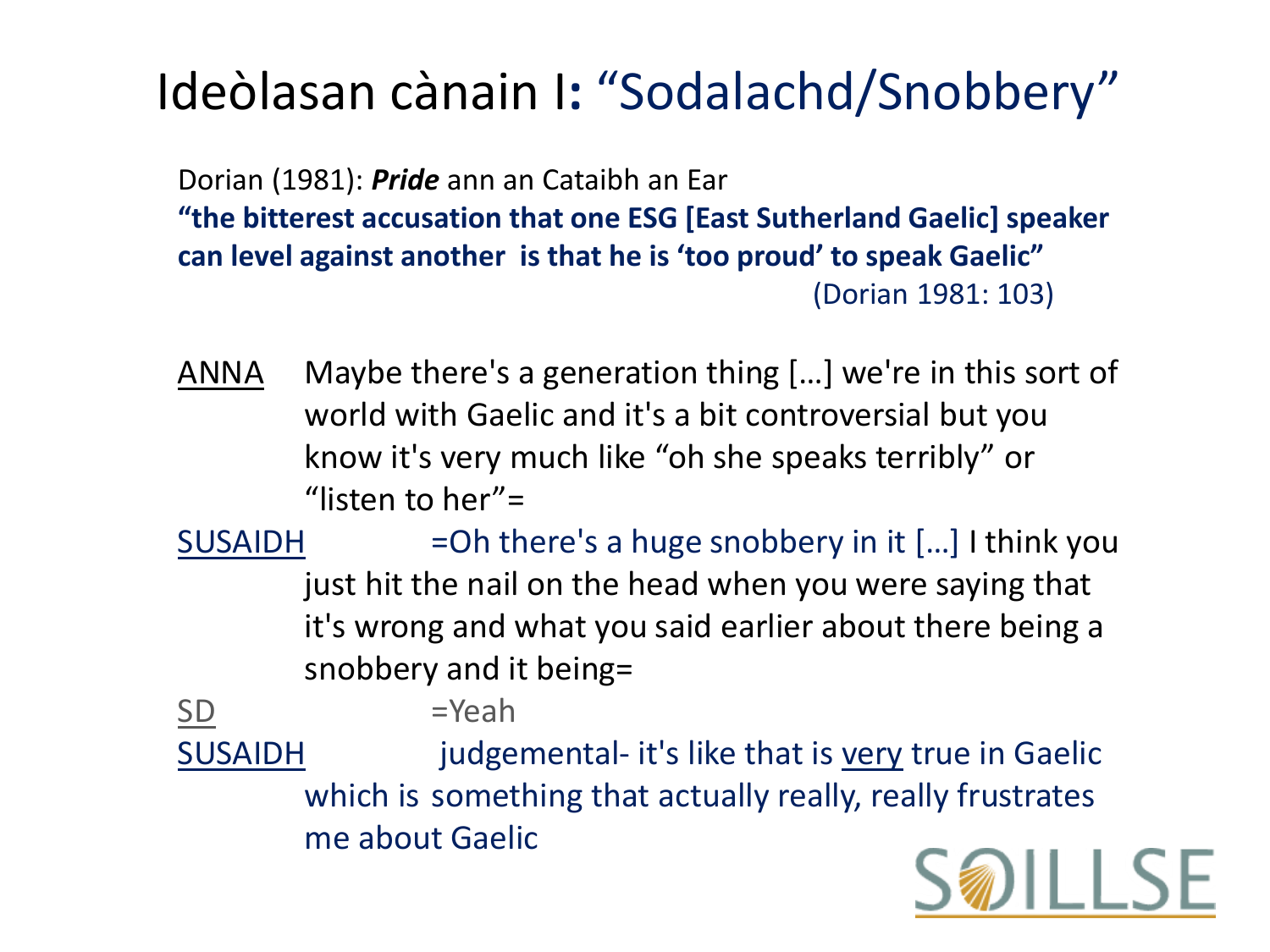#### "Sodalachd"/ "breith" ann an coimhearsnachd na Gàidhlig

- ROSS Mura h-eil thu air a bhith gu Sabhal Mòr Ostaig cha bhi fios agad no tuigse agad fiù dè seòrsa daoine a bhios a' frithealadh an /t/-àite sin[...] fhios'ad **the judgement look**- "chleachdadh an tuiseal **instead of this** tuiseal **and blah blah blah**" **you know** na Gàidhlig **police**- **you know** na **grammar police** [...] **you know** "**it's not aspirated**" rudan eile- **you know actually** tha mise caran coma uaireannan
- EILIDH Em tha beàrn mòr an-dràsta eadar (.) **you know** na seann Ghàidheil aig an robh a' Ghàidhlig o thùs agus Gàidhlig là andiugh [...] tha: tòrr nach eil deònach a bhith a' bruidhinn ris an luchd-ionnsachaidh […] em (.) **you know** tha gu leòr eile ann ag ràdh "och, dè am feum ann an bhith a' bruidhinn na Gàidhlig?" neo "dè a' Ghàidhlig (neònach) a th'agad?" Em **so** tha **tensions** an-sin tha mi a' smaoineachadh

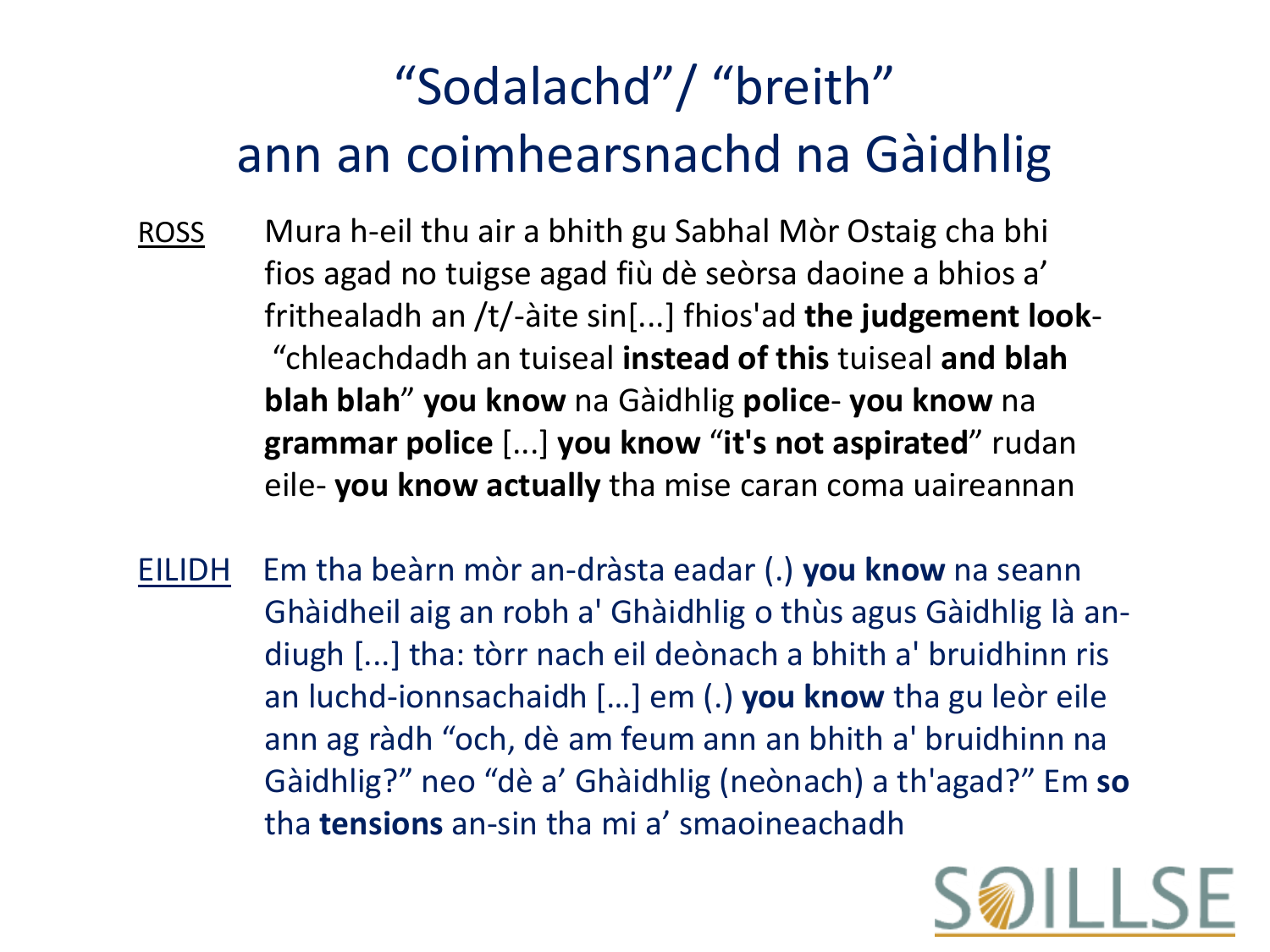# Ideòlasan cànain**:** "Putadh/sparradh na Gàidhlig"

- IAIN [T]ha mi a' smaointinn gu bheil Gàidhlig gu math cudromach anns na: (.) sgìrean (.) far a bheil- far an robh Gàidhlig anns an eachdraidh aca [...] ach chan eil mi a' smaointinn gum bu chòir dhaibh Gàidhlig a phuta' air na h-àiteachan (.) nach eil er (.) a' faireachdainn gu bheil iad ceangailte ris a' chànan [...] chan eil sinn ag iarraidh a bhith a' putadh Gàidhlig **you know**
- FIONA [T]ha mi smaointinn g'eil sgìrean ann far a bheil Albais ga bruidhinn agus far nach eil 's dòcha Gàidhlig cho cudromach [...] cha chreid mi g'eil e ciallach a bhith eh a' sparradh (.) eh a' Ghàidhlig a's na h-àiteachan sin [...]Tha mi smaointinn (.) gu bheil sin aig cridhe trioblaidean na Gàidhlig- mas e cànan nàiseanta a bh' ann cha /bhiodh sinn/ anns an t-suidheachadh a's a bheil sinn an-diugh

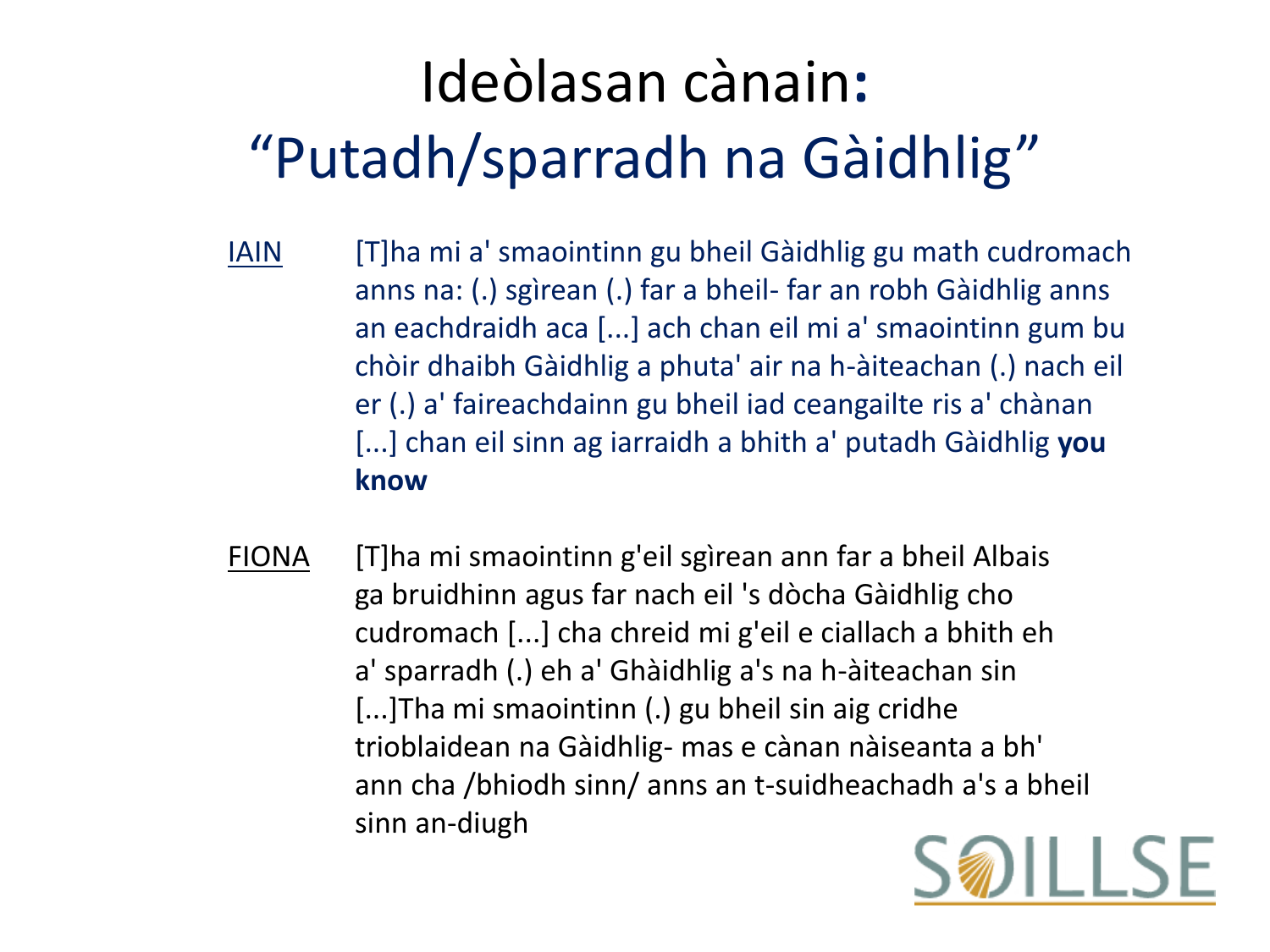# Ideòlasan cànain II**:** "Putadh na Gàidhlig"

LIAM [Y]ou know it would probably be good to keep Gaelic to where it was- well- where it was traditionally spoken I would say

SD Mm hmm

LIAM I mean there's parts of the country- I mean I'm not 100% sure about Gaelic history but there's probably parts of the country where Gaelic was never spoken [...] I don't think of Gaelic as being a (.) you know a kind of (.) eh you know like the Scottish national language in a way



SD Do you not no?

LIAM You know it's one of our- you know- there's other kinda- there's Scots and things as well […] I'd say to kind of keep [Gaelic] to where it was traditionally spoken or where it was spoken in the past

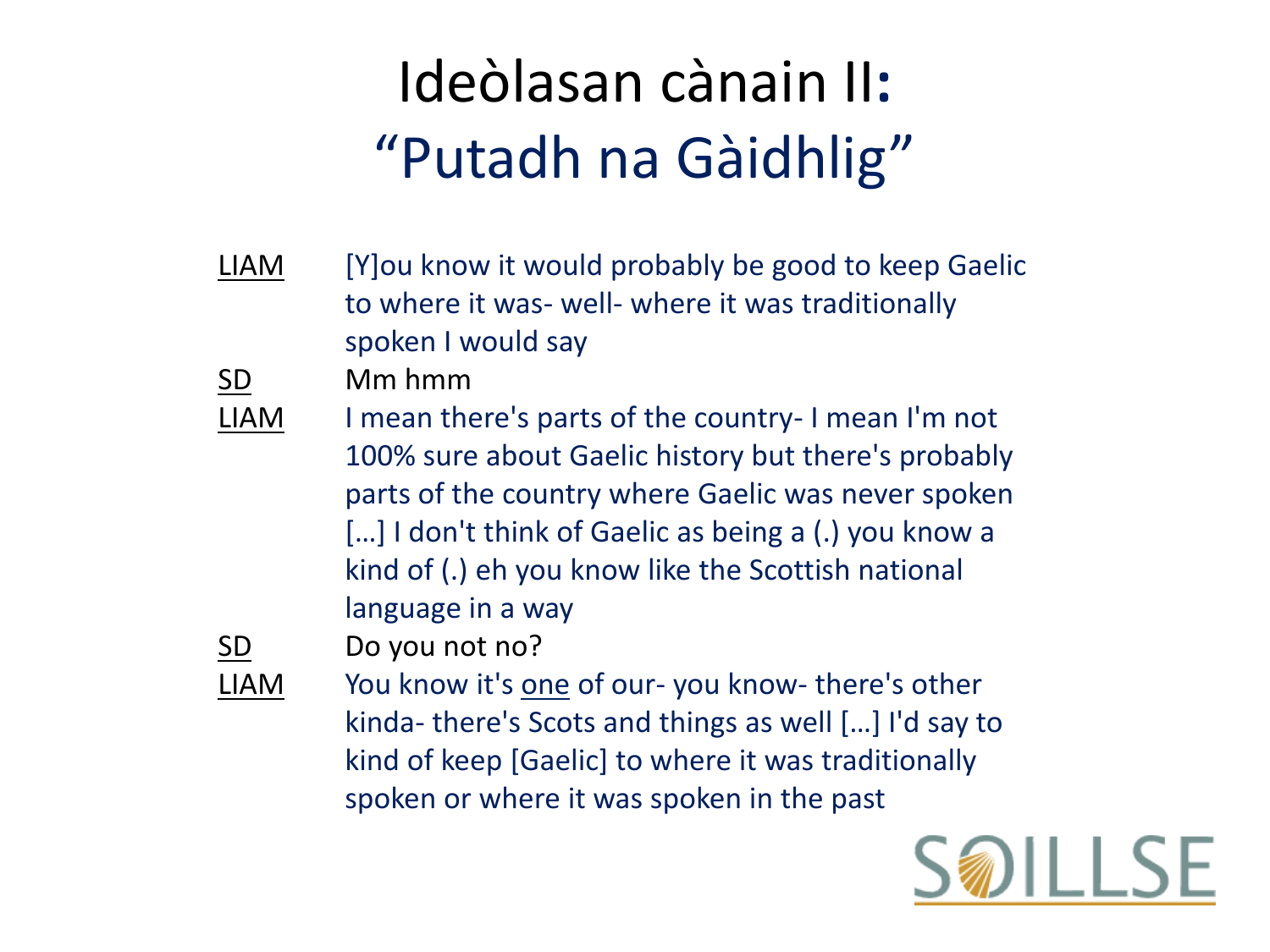# Ideòlasan cànain III**:**  Fèin-aithne mar Ghàidheil?

| <b>SD</b>   | Would you call yourself a Gael?                                   |
|-------------|-------------------------------------------------------------------|
| <b>BETH</b> | Um wow um: (.) yeah I guess so                                    |
| <b>SD</b>   | Yeah                                                              |
| <b>BETH</b> | I- it's not something I would ever call myself but if I was asked |
|             | the question I guess so yeah                                      |
| <b>SD</b>   | Yeah, but otherwise not specifically                              |
| <b>BETH</b> | It's not something that I really stro-I don't go around saying    |
|             | ((confrontational voice)) "oh I'm a Gael" kind of thing           |
|             |                                                                   |

| $\underline{\mathsf{SD}}$ | Do you consider yourself a Gael for instance?                      |
|---------------------------|--------------------------------------------------------------------|
| <b>MARK</b>               | Eh (.) ((sighs)) och I mean (4.8) well kind of yeah                |
| <b>SD</b>                 | Mm hmm                                                             |
| <b>MARK</b>               | Em you know (.) I kinda come from that kinda heritage              |
| SD                        | Yeah in terms of heritage uh huh                                   |
| <b>MARK</b>               | And I kind of (.) you know I've got more kind of (island links) [] |
|                           | would count myself primarily as Scottish                           |
| $\underline{\mathsf{SD}}$ | Yeah                                                               |
| <b>MARK</b>               | Em and (.) I don't know if I'd include Gaelic as part of that      |

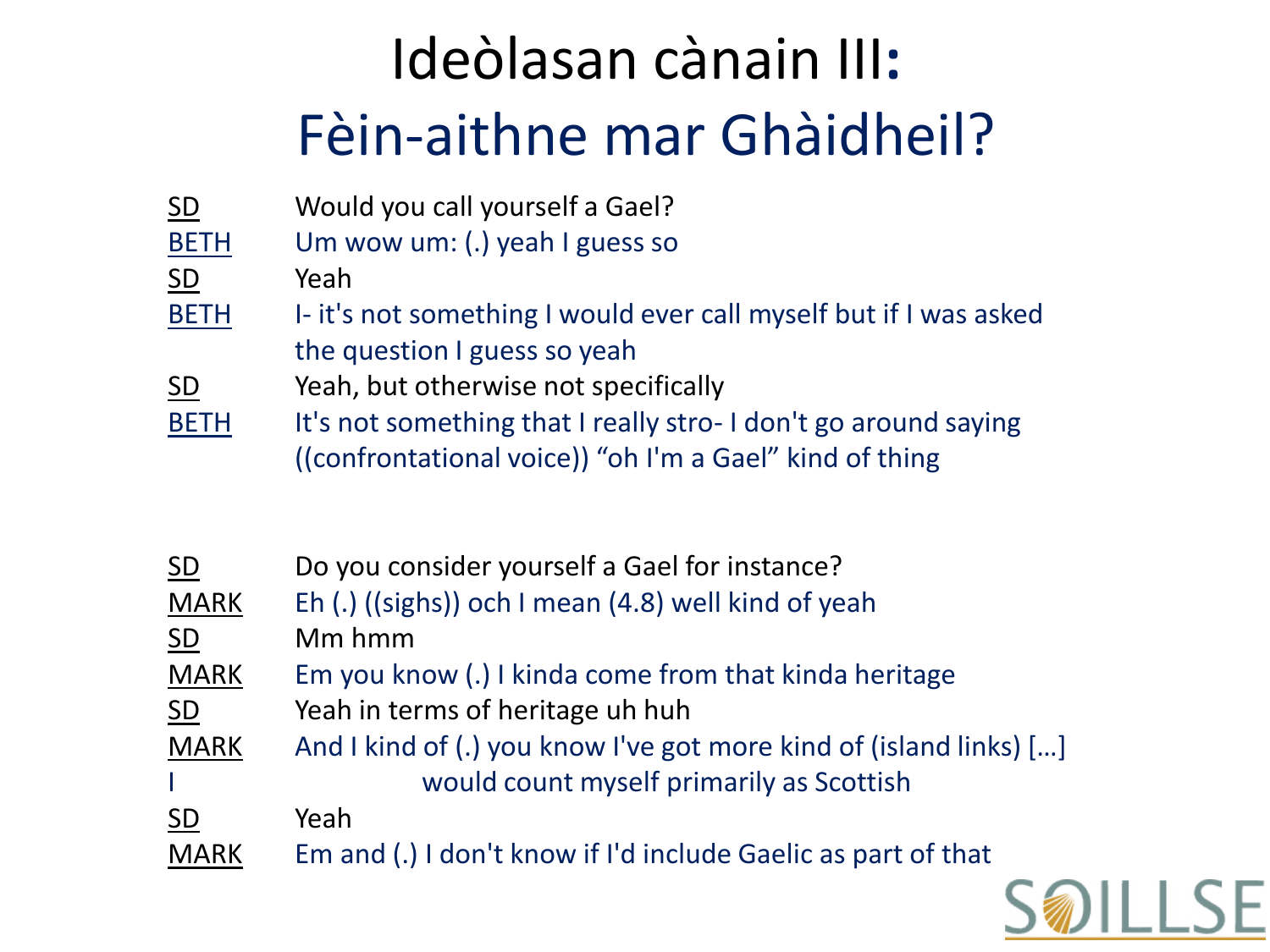## Ideòlasan cànain III**:**  Fèin-aithne mar Ghàidheil?

- **Fionn:** [T]ha mis' gam fhaicinn fhìn mar Albannach gun teagamh (.) dìreach- tha an teaghlach agam ann an sheo- sin far a bheil an (.) an dachaigh againn […]
- **SD:** Dìreach (.) an e Gàidheal a th' annad cuideachd mar sin?
- **Fionn:** ((laughs)) Chan e uill ((laughing)) cha chanainns' gur e Gàidheal a th'annam idir **no** (.)'s e Gall a th'annam […] a tha tionndadh mar gum biodh ((laughs)) em **yeah** bidh mise ancòmhnaidh ag ràdh gur ann à Dùn Èideann a tha mi

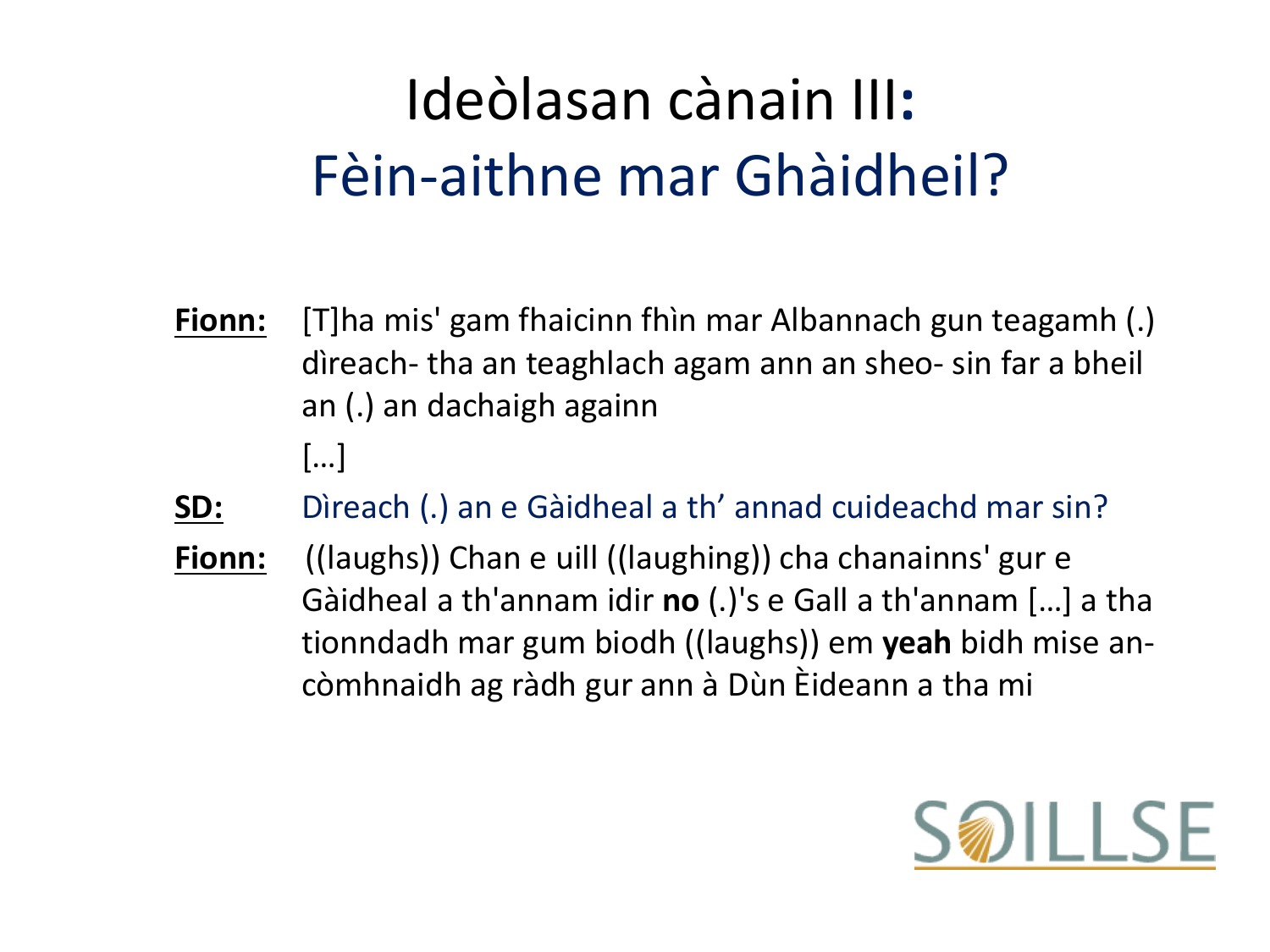# Ideòlasan cànain III**:**  Fèin-aithne mar Ghàidheil?

| <b>ANNA</b>  | Does anyone call themselves that- "I'm a Gael"? [] I don't      |
|--------------|-----------------------------------------------------------------|
|              | know what constitutes that (3.1) in the Gaelic world            |
|              | ((laughs)) Planet Gael! [] I quite like 'Teuchter' though       |
| <b>SD</b>    | You like that one?                                              |
| <b>ANNA</b>  | I like that yeah-I'm a Teuchter "yeah you're a bit teuchie" (.) |
|              | I am a bit teuchie sometimes, I quite like that                 |
| <b>SD</b>    | $((\text{laughs}))$                                             |
| <b>ANNA</b>  | Gael's a bit (.)                                                |
| <b>SUSAN</b> | You do know it's a derogatory term?=                            |
| <b>ANNA</b>  | $=$ plaid and what do you call that big sword? $=$              |
| SD           | $[=Claymore?]$                                                  |
| <b>SUSAN</b> | $[=Sword?]$                                                     |
| <b>ANNA</b>  | =Claymore- that's what Gael reminds me of (.) big               |
|              | tartan plaid in a battle                                        |
|              |                                                                 |

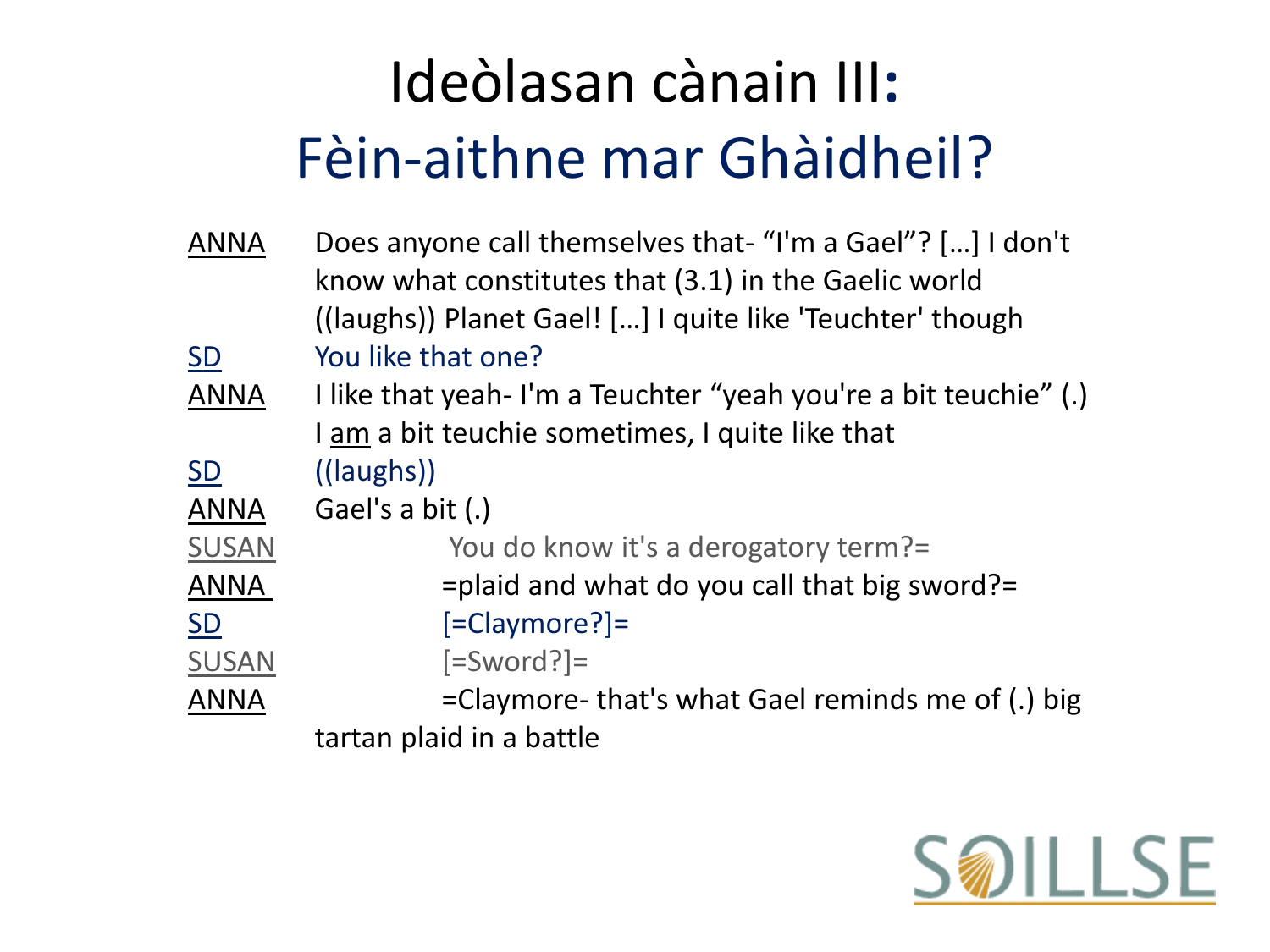# Gàidhlig: Gàidheil agus Goill?

#### Coimhearsnachd na Gàidhlig?

- Sodalachd?
	- Luchd-ionnsachaidh/tùsanaich?
		- Creideamh

#### Àite na Gàidhlig?

- Iomchaidh air Ghàidealtachd
	- Freagarrach air Galltachd?
		- Scots/Albais?

#### Fèin-aithne mar Ghàidheil?

• Faireachdainn  $lag \longrightarrow$  diùltadh an fhacail

### **Dìon na Gàidhlig?**

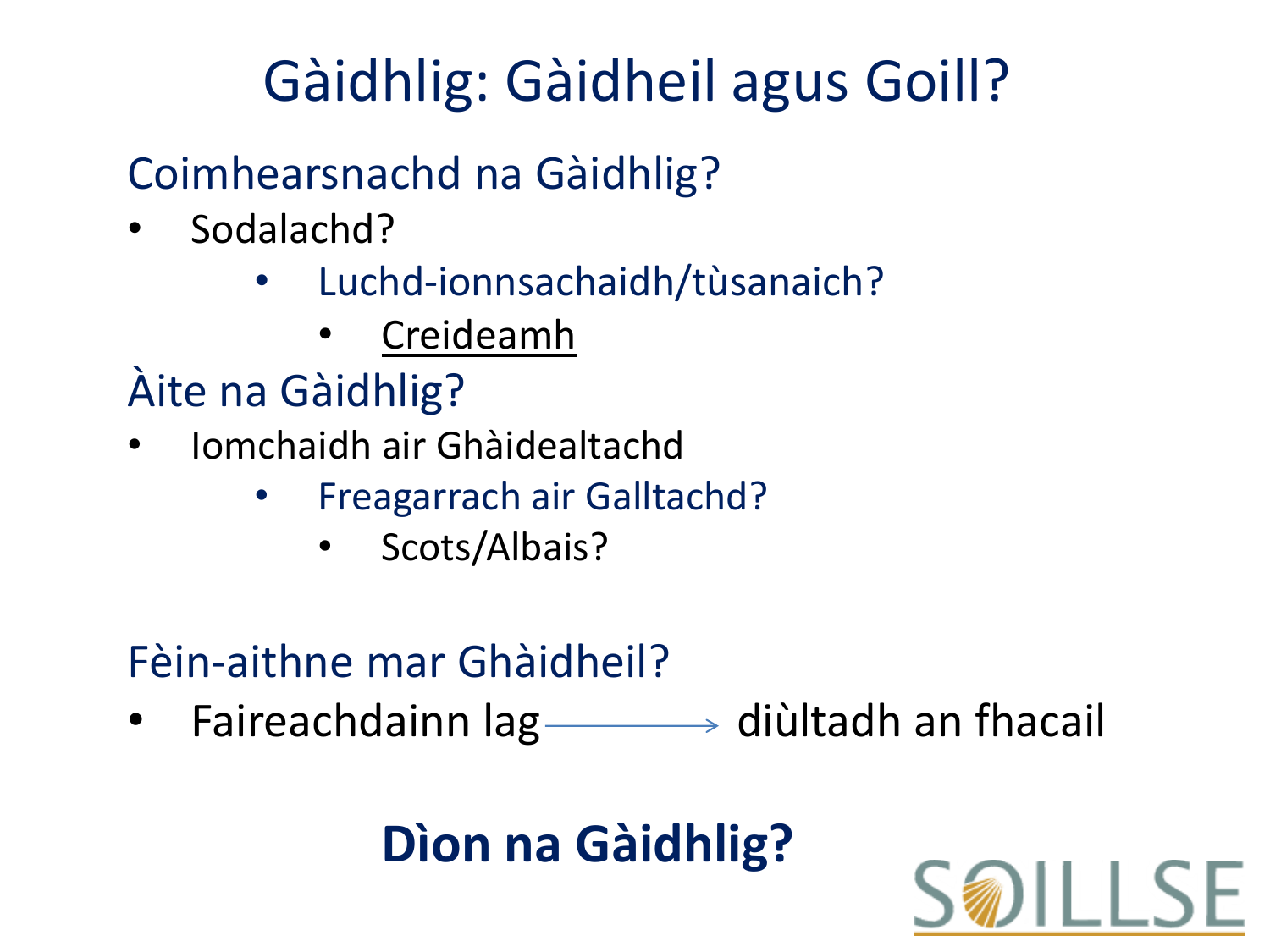### **Taing mhòr!** stuart.dunmore@glasgow.ac.uk

@Dun\_Mor